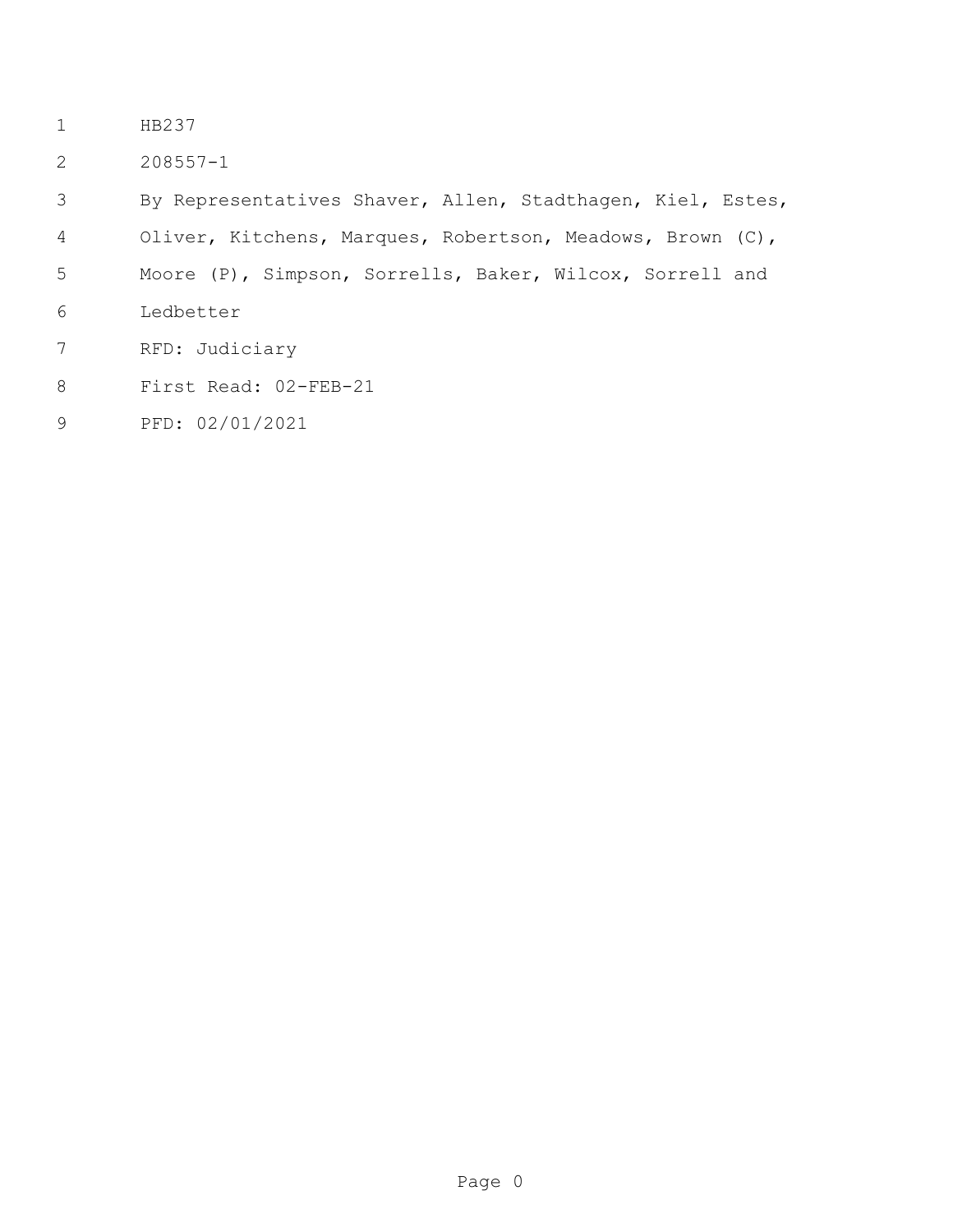208557-1:n:10/28/2020:AHP\*/bm LSA2020-2177 SYNOPSIS: This bill would require a physician to exercise reasonable care to preserve the life of a child born alive after an abortion or attempted abortion in an abortion or reproductive health center. This bill would establish criminal penalties for violations. This bill would further provide definitions **relating to abortion.**  Amendment 621 of the Constitution of Alabama of 1901, now appearing as Section 111.05 of the Official Recompilation of the Constitution of Alabama of 1901, as amended, prohibits a general law whose purpose or effect would be to require a new or increased expenditure of local funds from becoming effective with regard to a local governmental entity without enactment by a 2/3 vote unless: it comes within one of a number of specified exceptions; it is approved by the affected entity; or the Legislature appropriates

Page 1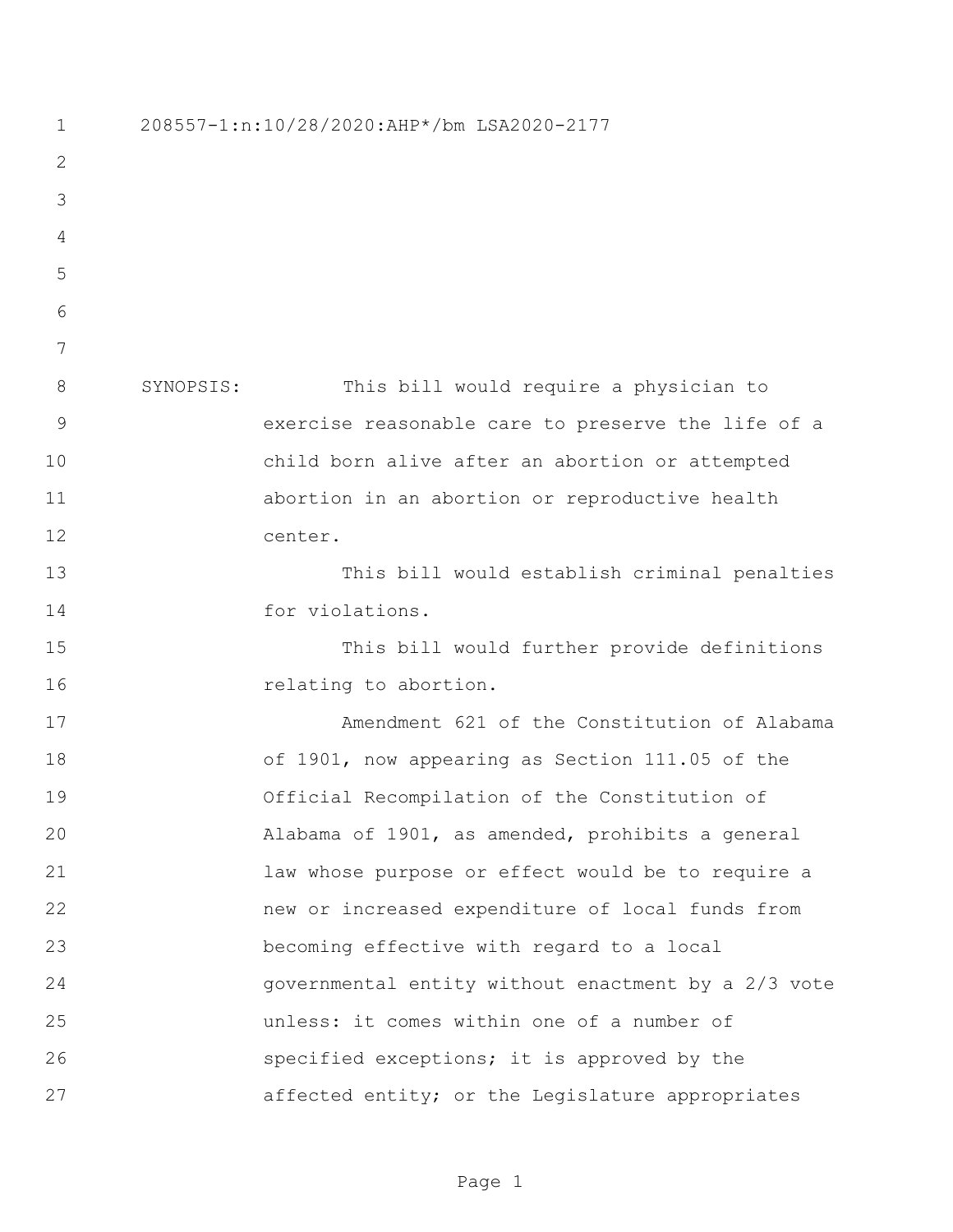funds, or provides a local source of revenue, to 2 the entity for the purpose. The purpose or effect of this bill would be to require a new or increased expenditure of local funds within the meaning of the amendment. However, the bill does not require approval of a local governmental entity or enactment by a 2/3 vote to become effective because it comes within one of the specified exceptions contained in the amendment. A BILL 12 TO BE ENTITLED 13 AN ACT Relating to abortion; to require a physician to exercise reasonable care to preserve the life of a child who is born alive after an abortion or attempted abortion in an abortion or reproductive health center; to establish criminal penalties for violations; to provide further for definitions relating to abortion; and in connection therewith would have as its purpose or effect the requirement of a new or increased expenditure of local funds within the meaning of Amendment 621 of the Constitution of Alabama of 1901, now appearing as Section 111.05 of the Official Recompilation of the Constitution of Alabama of 1901, as amended. BE IT ENACTED BY THE LEGISLATURE OF ALABAMA: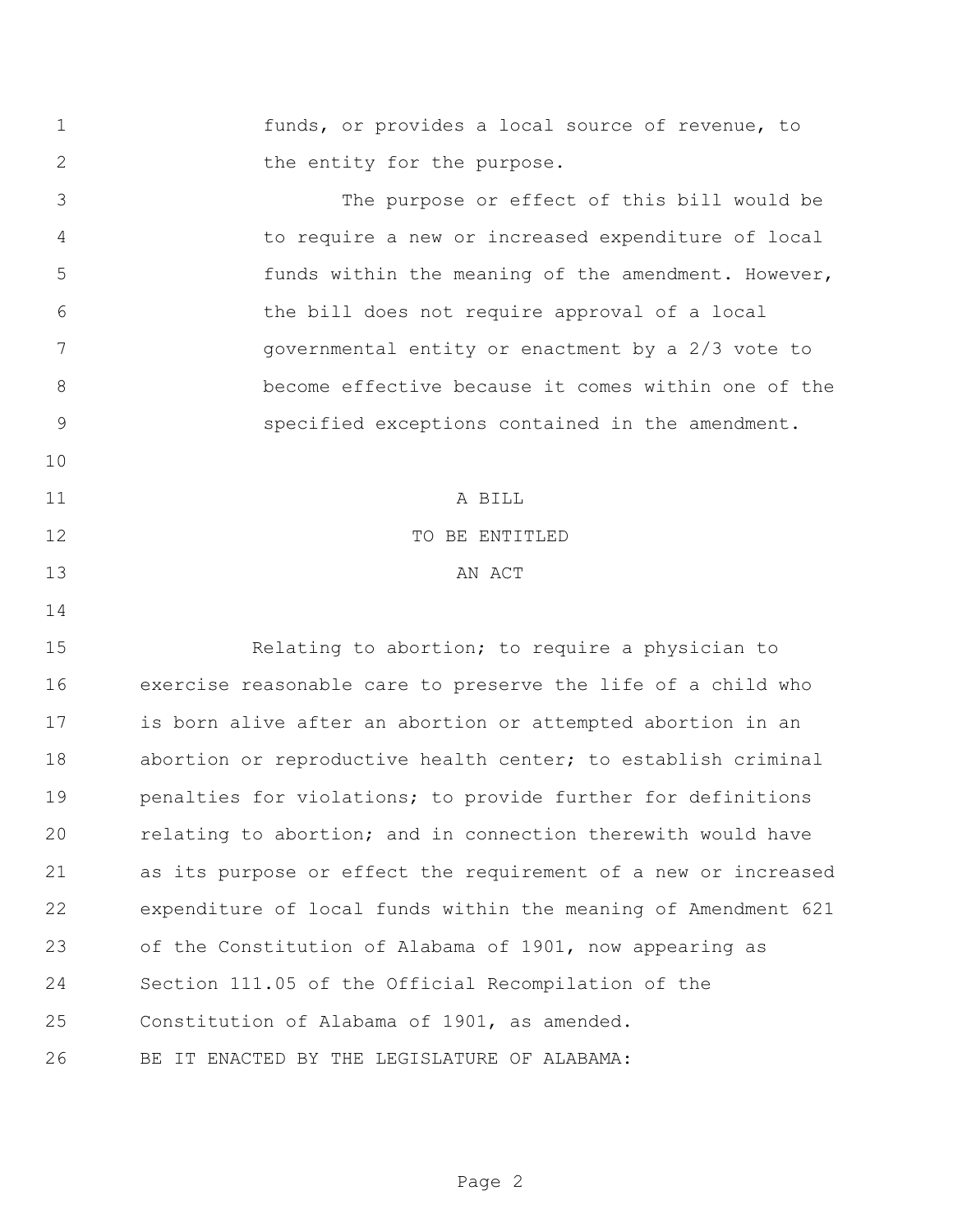Section 1. This act shall be known and may be cited as Gianna's Law.

 Section 2. (a) A living human child born alive after an abortion or attempted abortion in an abortion or reproductive health center is entitled to the same rights, powers, and privileges as are granted by the laws of this state to any other child born alive at any location in this state.

 (b) For purposes of this section the following terms shall have the meanings set forth below:

 (1) ABORTION. The use or prescription of any instrument, medicine, drug, or any other substance or device with the intent to terminate the pregnancy of a woman known to be pregnant with knowledge that the termination by those means will with reasonable likelihood cause the death of the unborn child. The term does not include these activities if done with the intent to save the life or preserve the health of an unborn child, remove a dead unborn child, to deliver the unborn child prematurely to avoid a serious health risk to the unborn child's mother, or to preserve the health of her unborn child. The term does not include a procedure or act to terminate the pregnancy of a woman with an ectopic pregnancy, nor does it include the procedure or act to terminate the pregnancy of a woman when the unborn child has a lethal anomaly.

 (2) ABORTION OR REPRODUCTIVE HEALTH CENTER. A facility defined and regulated as an abortion or reproductive

Page 3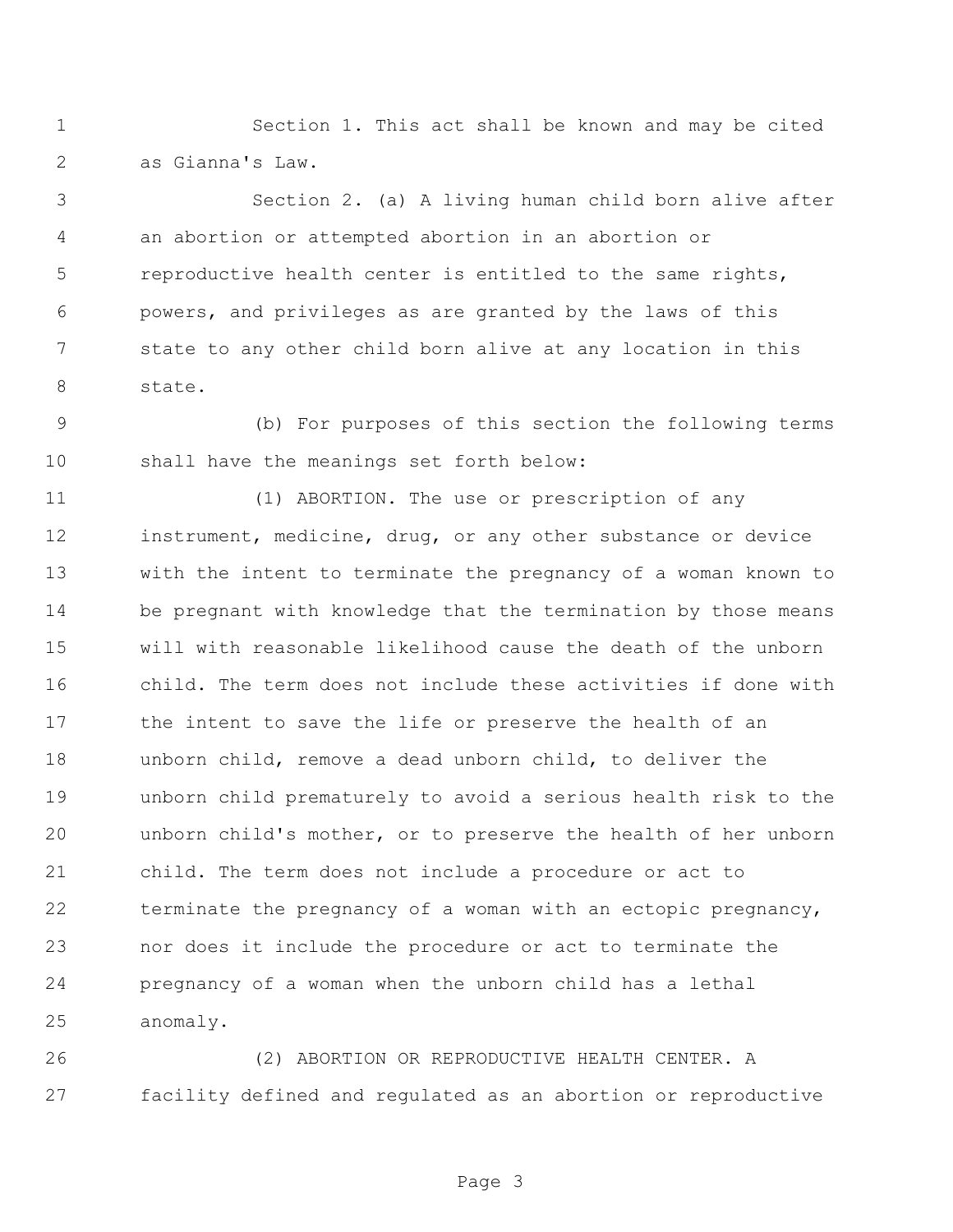health center by the rules of the Alabama State Board of Health.

 (3) BORN ALIVE. The complete expulsion or extraction from its mother of a product of conception, irrespective of the duration of pregnancy, which, after separation, breathes or has a heart beat, pulsation of the umbilical cord, or definite movement of voluntary muscles, whether or not the umbilical cord has been cut or the placenta is attached.

 (4) ECTOPIC PREGNANCY. Any pregnancy resulting from either a fertilized egg that has implanted or attached outside the uterus or a fertilized egg implanted inside the cornu of the uterus.

 (5) LETHAL ANOMALY. A condition from which an unborn child would die after birth or shortly thereafter or be stillborn.

 (6) PHYSICIAN. An individual licensed to practice medicine and surgery or osteopathic medicine and surgery in Alabama.

 (c)(1) A child born alive after an abortion or attempted abortion in an abortion or reproductive health center shall be entitled to the same physician patient relationship that is currently available for any other individual in need of medical care at any location in this state. Nothing in this section shall be construed to establish a new or separate standard of care for hospitals or physicians and their patients or otherwise modify, amend, or supersede any provision of the Alabama Medical Liability Act of 1987 or

Page 4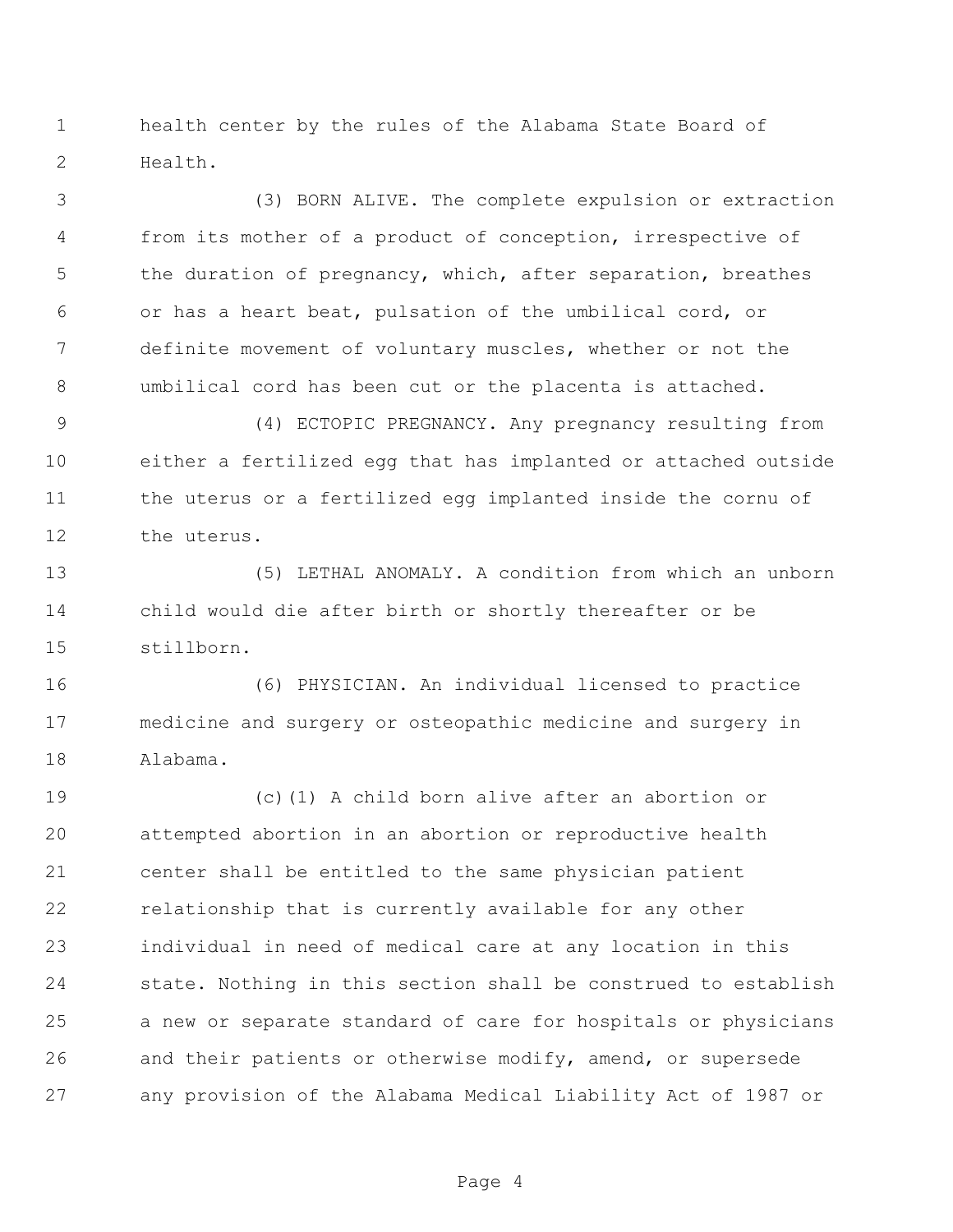the Alabama Medical Liability Act of 1996, or any amendment or 2 judicial interpretation of either act.

 (2) If a child is born alive following an abortion or attempted abortion in an abortion or reproductive health center, the physician who performed the abortion or attempted the abortion in the abortion or reproductive health center 7 shall exercise the same degree of professional skill, care, and diligence to preserve the life and health of the child as a reasonably diligent and conscientious physician would render to any other child born alive at any other location in this state at the same gestational age. A physician who fails to preserve the life and health of the child in violation of this subdivision shall be guilty of a felony punishable by not less than 20 years in state prison and a fine of not less than one hundred thousand dollars (\$100,000).

 (3) The Office of the Attorney General may bring an action to enforce this subsection. Any funds collected from fines pursuant to this act shall be deposited in the General Fund.

 (d) A woman on whom an abortion is performed or attempted to be performed may not be held liable under this section.

 (e) An individual who has knowledge of failure by a physician to comply with this section shall report this knowledge to the Office of the Attorney General. The identity of the individual making the report shall be kept confidential.